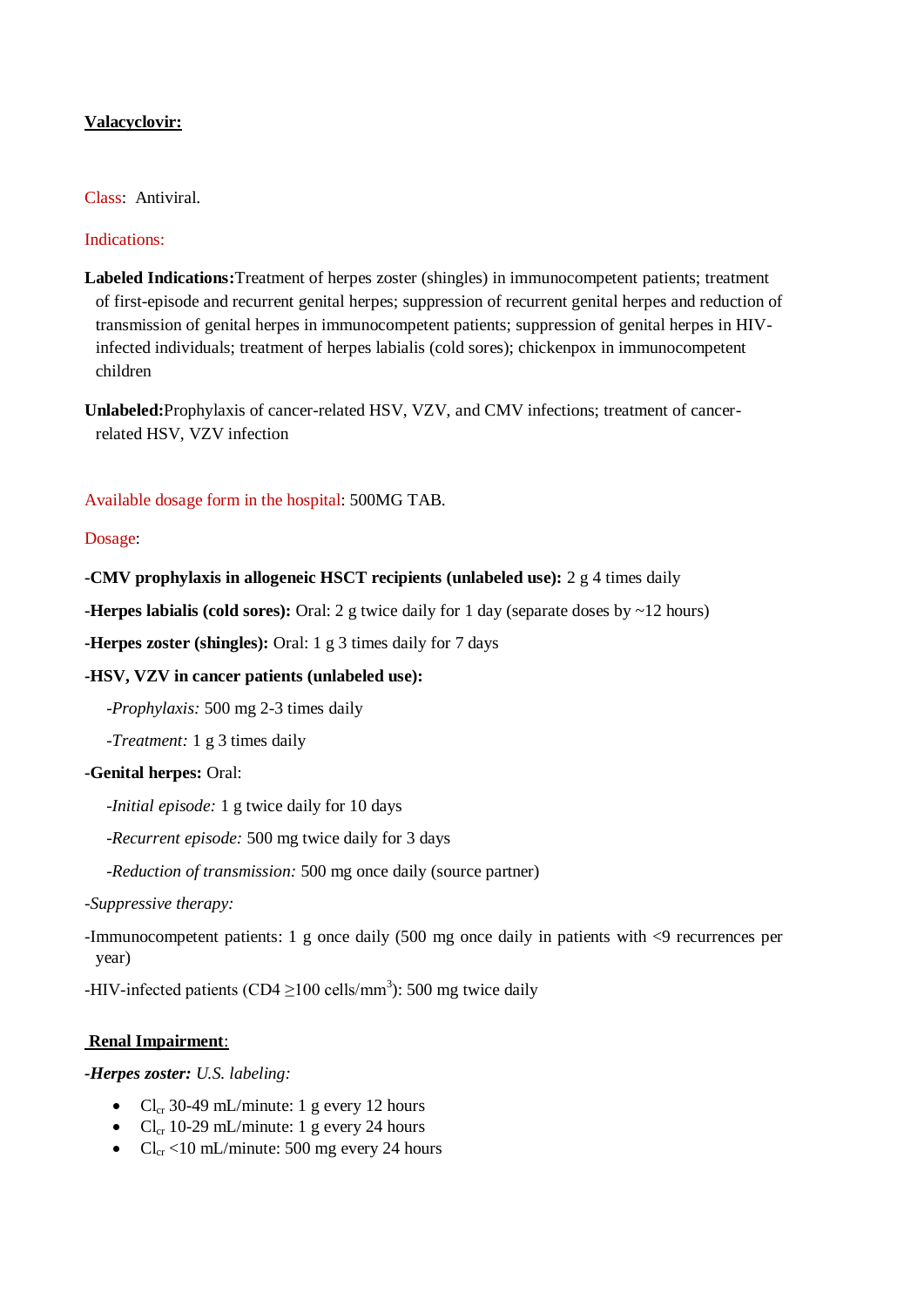# *Canadian labeling:*

- $Cl_{cr} > 30$  mL/minute: No dosage adjustment required
- $Cl_{cr}$  15-30 mL/minute: 1 g every 12 hours
- $Cl_{cr}$  <15 mL/minute: 1 g every 24 hours

# *-Genital herpes: U.S. labeling:*

Initial episode:

- $Cl_{cr}$  10-29 mL/minute: 1 g every 24 hours
- $Cl_{cr}$  <10 mL/minute: 500 mg every 24 hours

-Recurrent episode:  $Cl_{cr}$  <29 mL/minute: 500 mg every 24 hours

-Suppressive therapy:  $Cl_{cr}$  <29 mL/minute:

- For usual dose of 1 g every 24 hours, decrease dose to 500 mg every 24 hours
- For usual dose of 500 mg every 24 hours, decrease dose to 500 mg every 48 hours

-HIV-infected patients: 500 mg every 24 hours

# *Canadian labeling:*

-Initial episode:

- $Cl_{cr}$  15-30 mL/minute: 1 g every 24 hours
- $Cl_{cr}$  <15 mL/minute: 500 mg every 24 hours

-Recurrent episode:

- $Cl_{cr}$  15-30 mL/minute: 500 mg every 12 hours
- $Cl_{cr}$  <15 mL/minute: 500 mg every 24 hours

-Suppressive therapy:

- $Cl_{cr}$  15-30 mL/minute: 500 mg every 24 hours
- $\bullet$  Cl<sub>cr</sub> <15 mL/minute:

Immunocompetent or HIV-infected patients: 500 mg every 24 hours

Immunocompetent patients and ≤9 recurrences/year: 500 mg every 48 hours

*Herpes labialis:* Adolescents and Adults *(U.S. labeling)* or Adults *(Canadian labeling)*:

- Cl<sub>cr</sub> 30-49 mL/minute: 1 g every 12 hours for 2 doses
- Cl<sub>cr</sub> 10-29 mL/minute: 500 mg every 12 hours for 2 doses
- $Cl_{cr}$  <10 mL/minute: 500 mg as a single dose

Hemodialysis: Dialyzable (~33% removed during 4-hour session); administer dose postdialysis

Chronic ambulatory peritoneal dialysis/continuous arteriovenous hemofiltration dialysis: Pharmacokinetic parameters are similar to those in patients with ESRD; supplemental dose not needed following dialysis